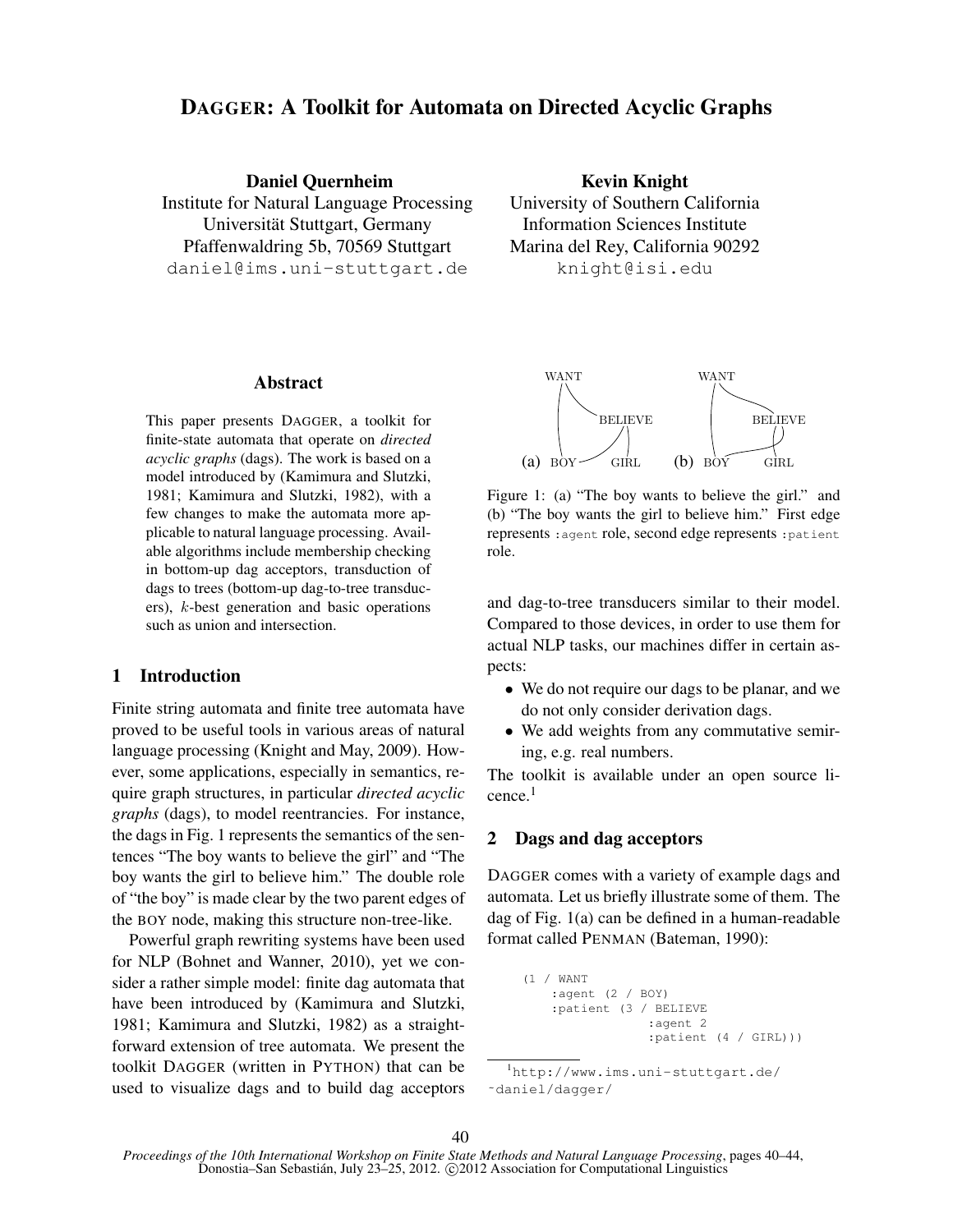```
s
s -> (WANT :agent i :patient s)
s -> (BELIEVE :agent i :patient s)
i \rightarrow (0)s \rightarrow (0)i \rightarrow (GIRL)
i \rightarrow (BOY)s \rightarrow (GTRL)
s \rightarrow (BOY)i i \rightarrow (GIRL)
i i \rightarrow (BOY)
i s \rightarrow (GIRL)
i s \rightarrow (BOY)
s s \rightarrow (GIRL)
s s -> (BOY)
```
Figure 2: Example dag acceptor example.bda.

In this format, every node has a unique identifier, and edge labels start with a colon. The tail node of an edge is specified as a whole subdag, or, in the case of a reentrancy, is referred to with its identifier.

Fig. 2 shows a dag acceptor. The first line contains the final state, and the remaining lines contain rules. Mind that the rules are written in a top-down fashion, but are evaluated bottom-up for now. Let us consider a single rule:

```
s -> (WANT :agent i :patient s)
```
The right-hand side is a symbol (WANT : agent :patient) whose tail edges are labeled with states (i and s), and after applying the rule, its head edges are labeled with new states (s). All rules are height one, but in the future we will allow for larger subgraphs.

In order to deal with symbols of arbitrary head rank (i.e. symbols that can play multiple roles), we can use rules using special symbols such as  $2=1$  and 3=1 that split one edge into more than one:

```
i s \rightarrow (2=1 : arg e)
```
Using these state-changing rules, the ruleset can be simplified (see Fig. 3), however the dags look a bit different now:

```
(1 / WANT
   :agent (2 / 2=1
              :arg (3 / BOY))
    :patient (4 / BELIEVE
                :agent 2
                 :patient (5 / GIRL)))
```
Note that we also added weights to the ruleset now. Weights are separated from the rest of a rule by the @ sign. The weight semantics is the usual one, where weights are multiplied along derivation steps, while the weights of alternative derivations are added.

```
s
s -> (WANT :agent i :patient s) @ 0.6
s -> (BELIEVE :agent i :patient s) @ 0.4
i \rightarrow (0) @ 0.2
s \rightarrow (0) \theta 0.4
i \rightarrow (GIRL) @ 0.3
s \rightarrow (GIRL) 0.3i \rightarrow (BOY) (0, 2)s \rightarrow (BOY) @ 0.2
i i -> (2=1 :arg e) @ 0.3
i s \rightarrow (2=1 :arg e) @ 0.3
s s -> (2=1 :arg e) @ 0.3
e -> (GIRL) 0.4e -> (BOY) @ 0.6
```
Figure 3: Simplified dag acceptor simple.bda.

### 2.1 Membership checking and derivation forests

DAGGER is able to perform various operations on dags. The instructions can be given in a simple expression language. The general format of an expression is:

(command  $f_1 \ldots f_m$   $p_1 \ldots p_n$ )

Every command has a number of (optional) features  $f_i$  and a fixed number of arguments  $p_i$ . Most commands have a short and a long name; we will use the short names here to save space. In order to evaluate a expression, you can either

- supply it on the command-line:
	- ./dagger.py -e EXPRESSION
- or read from a file:

./dagger.py -f FILE

We will now show a couple of example expressions that are composed of smaller expressions. Assume that the dag acceptor of Fig. 2 is saved in the file example.bda, and the file boywants.dag contains the example dag in PENMAN format. We can load the dag with the expression  $(g \in \mathbb{R})$ boywants.dag)), and the acceptor with the expression (a w (f example.bda)) where w means that the acceptor is weighted. We could also specify the dag directly in PENMAN format using  $\frac{1}{p}$  instead of  $\frac{1}{p}$ . We can use the command r:

```
(r (a w (f example.bda)) (g (f
boywants.dag)))
```
to check whether example.bda recognizes boywants.dag. This will output one list item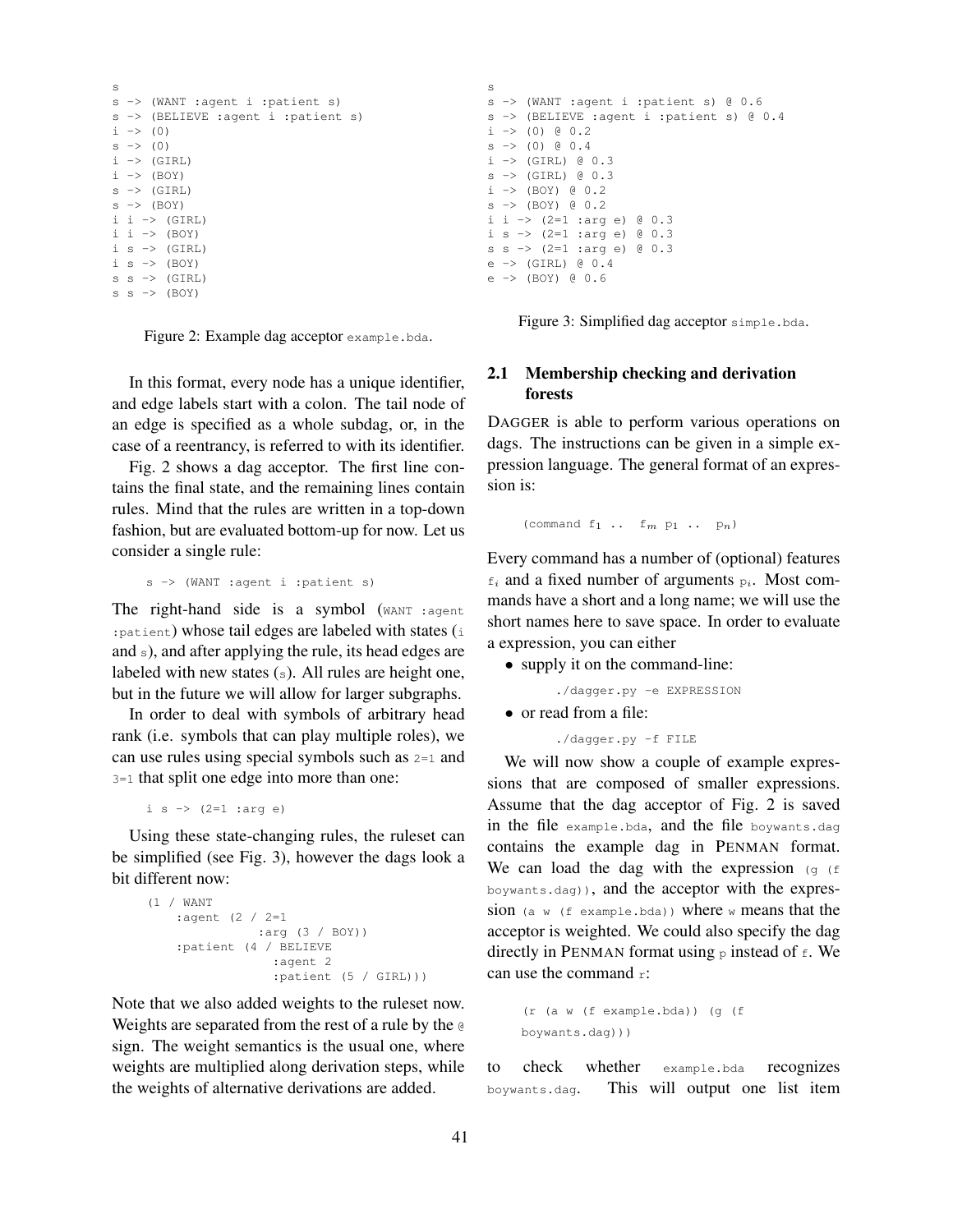

Figure 4: Derivation from graph to tree "the boy wants the girl to believe him".

```
q
q.S(x1 \text{ wants } x2)) -> (WANT :agent nomb.x1 :patient inf.x2)
inf.INF(x1 to believe x2) \rightarrow (BELIEVE :agent accg.x1 :patient accb.x2)
accg.NP(the girl) -> (GIRL)
nomb.NP(the boy) accb.(him) -> (BOY)
```
Figure 5: Example dag-to-tree-transducer example.bdt.

for each successful derivation (and, if the acceptor is weighted, their weights), in this case: ('s', '0.1', 0, '0'), which means that the acceptor can reach state s with a derivation weighted 0.1. The rest of the output concerns dag-to-tree transducers and will be explained later.

Note that in general, there might be multiple derivations due to ambiguity (non-determinism). Fortunately, the whole set of derivations can be efficiently represented as another dag acceptor with the d command. This *derivation forest acceptor* has the set of rules as its symbol and the set of configurations (state-labelings of the input dag) as its state set.

```
(d (a w (f example.bda)) (g f
boywants.dag)))
```
will write the derivation forest acceptor to the standard output.

#### 2.2 k-best generation

To obtain the highest-weighted 7 dags generated by the example dag acceptor, run:

```
(k 7 (a w (f example.bda)))
(1 / BOY)
(1 / GIRL)
(1 / BELIEVE :agent (2 / GIRL) :patient 2)
(1 / WANT :agent (2 / GIRL) :patient 2)
(1 / 0)(1 / BELIEVE :agent (2 / BOY) :patient 2)
(1 / WANT :agent (2 / BOY) :patient 2)
```
If the acceptor is unweighted, the smallest dags (in terms of derivation steps) are returned.

```
(1 / 0)(1 / BOY)
(1 / GIRL)
(1 / BELIEVE :agent (2 / GIRL) :patient 2)
(1 / BELIEVE :agent (2 / BOY) :patient 2)
(1 / BELIEVE :agent (2 / GIRL) :patient
    (3 / 0))
(1 / BELIEVE :agent (2 / GIRL) :patient
    (3 / GIRL))
```
#### 2.3 Visualization of dags

Both dags and dag acceptors can be visualized using GRAPHVIZ<sup>2</sup>. For this purpose, we use the q (query) command and the  $\nu$  feature:

```
(v (g (f boywants.dag)) boywants.pdf)
(v (a (f example.bda)) example.pdf)
```
Dag acceptors are represented as hypergraphs, where the nodes are the states and each hyperedge represents a rule labeled with a symbol.

#### 2.4 Union and intersection

In order to construct complex acceptors from simpler building blocks, it is helpful to make use of union  $(u)$  and intersection  $(i)$ . The following code will intersect two acceptors and return the 5 best dags of the intersection acceptor.

```
(k 5 (i (a (f example.bda)) (a (f
someother.bda))))
```
Weighted union, as usual, corresponds to sum, weighted intersection to product.

<sup>&</sup>lt;sup>2</sup> available under the Eclipse Public Licence from  $http://$ www.graphviz.org/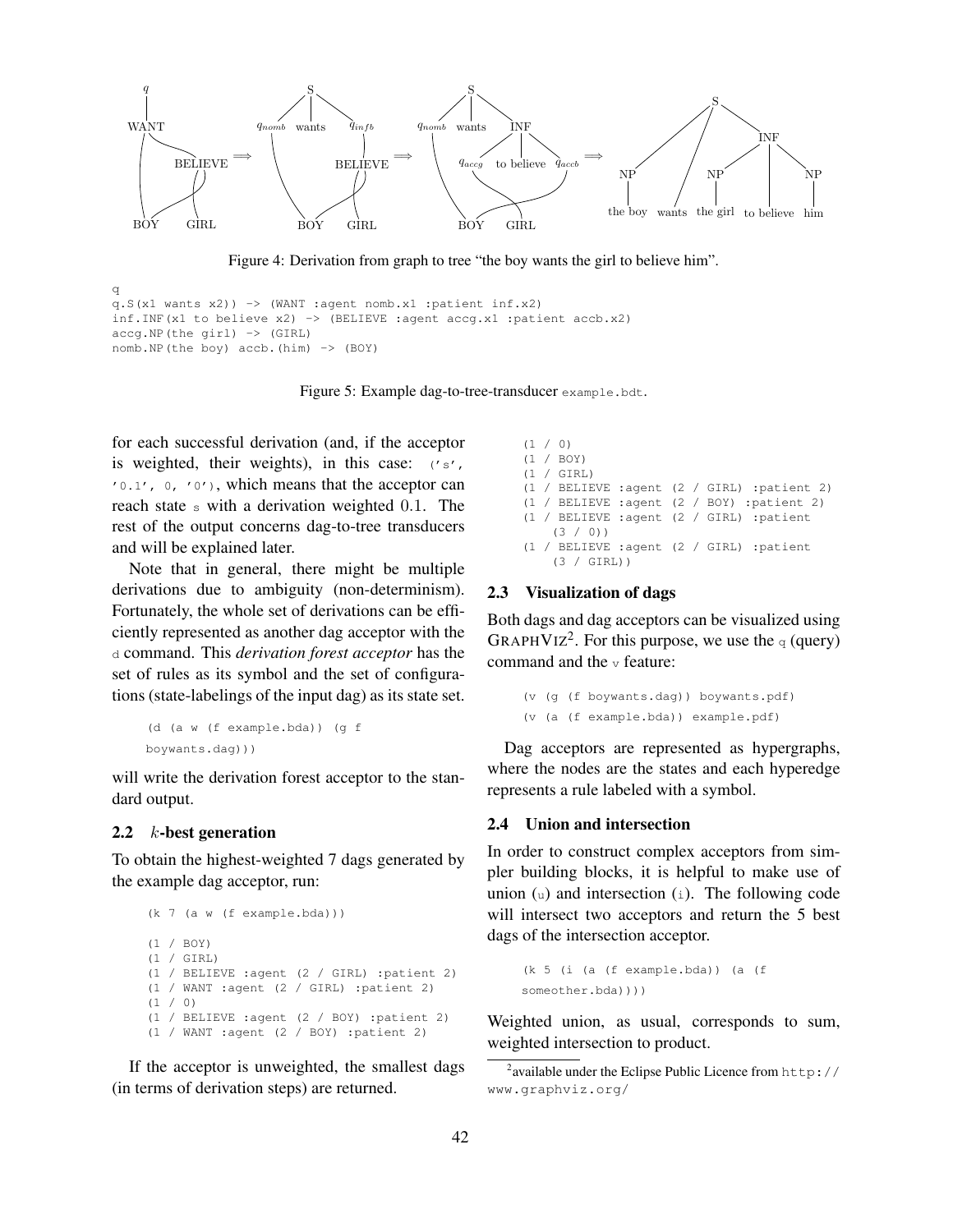|                     | string automata                       | tree automata                          | dag automata             |
|---------------------|---------------------------------------|----------------------------------------|--------------------------|
| compute             | strings (sentences)                   | $\ldots$ (syntax) trees                | semantic representations |
| $k$ -best           | paths through a WFSA (Viterbi,        | derivations in a weighted forest       |                          |
|                     | 1967; Eppstein, 1998)                 | (Jiménez and Marzal, 2000; Huang and   |                          |
|                     |                                       | Chiang, 2005)                          |                          |
| <b>EM</b> training  | Forward-backward EM (Baum et al.,     | Tree transducer EM training (Graehl et |                          |
|                     | 1970; Eisner, 2003)                   | al., 2008)                             |                          |
| Determinization     | of weighted string acceptors (Mohri,  | of weighted tree acceptors (Bor-       |                          |
|                     | 1997)                                 | chardt and Vogler, 2003; May and       |                          |
|                     |                                       | Knight, 2006a)                         |                          |
| Transducer composi- | WFST composition (Pereira and Riley,  | Many transducers not closed under com- |                          |
| tion                | 1997)                                 | position (Maletti et al., 2009)        |                          |
| General tools       | AT&T FSM (Mohri et al., 2000),        | Tiburon (May and Knight, 2006b),       | <b>DAGGER</b>            |
|                     | Carmel (Graehl, 1997), OpenFST (Riley | ForestFIRE (Cleophas, 2008; Strolen-   |                          |
|                     | et al., 2009)                         | berg, 2007)                            |                          |

Table 1: General-purpose algorithms for strings, trees and feature structures.

## 3 Dag-to-tree transducers

Dag-to-tree transducers are dag acceptors with tree output. In every rule, the states on the right-hand sides have tree variables attached that are used to build one tree for each state on the left-hand side. A fragment of an example dag-to-tree transducer can be seen in Fig. 5.

Let us see what happens if we apply this transducer to our example dag:

(r (a t (f example.bdt)) (g (f boywants.dag)))

All derivations including output trees will be listed:

```
('q', '1.0',S(NP(the boy) wants INF(NP(the girl)
to believe NP(him))),
'the boy wants the girl to believe
him')
```
A graphical representation of this derivation (topdown instead of bottom-up for illustrative purposes) can be seen in Fig. 4.

#### 3.1 Backward application and force decoding

Sometimes, we might want to see which dags map to a certain input tree in a dag-to-tree transducer. This is called *backward application* since we use the transducer in the reverse direction: We are currently implementing this by "generation and checking", i.e. a process that generates dags and trees at the same time. Whenever a partial tree does not match the input tree, it is discarded, until we find a derivation and a dag for the input tree. If we also restrict the dag part, we have *force decoding*.

## 4 Future work

This work describes the basics of a dag automata toolkit. To the authors' knowledge, no such implementation already exists. Of course, many algorithms are missing, and there is a lot of room for improvement, both from the theoretical and the practical viewpoint. This is a brief list of items for future research (Quernheim and Knight, 2012):

- Complexity analysis of the algorithms.
- Closure properties of dag acceptors and dagto-tree transducers as well as composition with tree transducers.
- Extended left-hand sides to condition on a larger semantic context, just like extended topdown tree transducers (Maletti et al., 2009).
- Handling flat, unordered, sparse sets of relations that are typical of feature structures. Currently, rules are specific to the rank of the nodes. A first step in this direction could be gone by getting rid of the explicit  $n=m$  symbols.
- Hand-annotated resources such as (dag, tree) pairs, similar to treebanks for syntactic representations as well as a reasonable probabilistic model and training procedures.
- Useful algorithms for NLP applications that exist for string and tree automata (cf. Table 1). The long-term goal could be to build a semantics-based machine translation pipeline.

#### Acknowledgements

This research was supported in part by ARO grant W911NF-10- 1-0533. The first author was supported by the German Research Foundation (DFG) grant MA 4959/1–1.